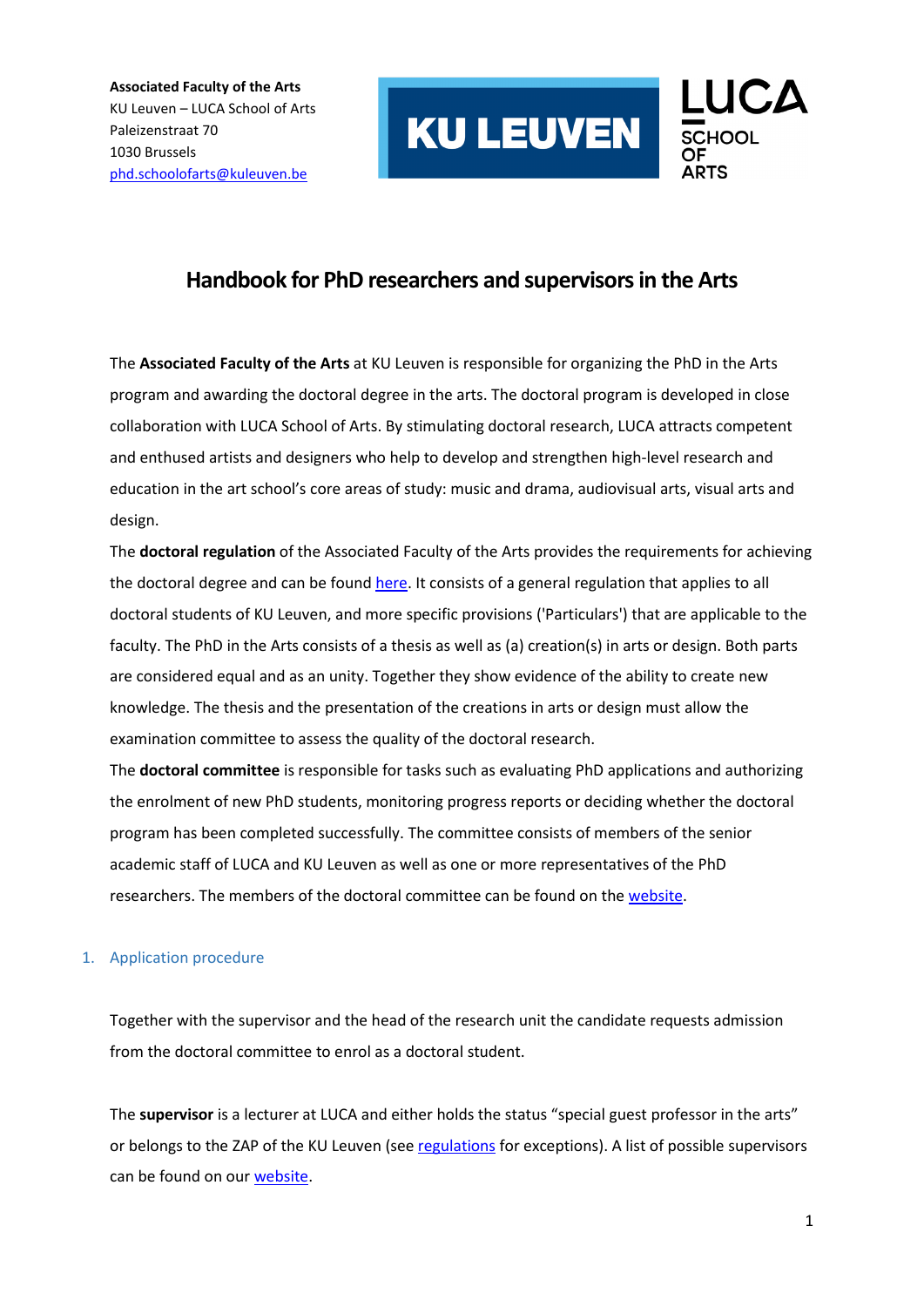

The **candidate** must hold a Flemish Master's degree relevant to the doctoral research or an equivalent higher education degree, and also have obtained at least a distinction or have distinguished him/herself with artistic or design-oriented achievements or high-quality scientific publications. If you are unsure about the equivalence of the candidate's degree, the supervisor can send the degree(s), transcripts and a CV to the [doctoral administration](mailto:phd.schoolofarts@kuleuven.be) who will request a preliminary advice from the doctoral committee and – if relevant – from the international admissions office of KU Leuven.

An additional admission requirement is the positive evaluation of the doctoral committee of a **research proposal** approved by the supervisor and the head of the research unit. You can find the template for the research proposal on ou[r website.](https://www.luca-arts.be/en/doctorate-in-the-arts#application_procedure)

The doctoral committee evaluates new applications and invites candidates **three times yearly**. The deadlines for applications are usually in October, January and April/May. You can find the date of the next deadline on our [website.](https://www.luca-arts.be/en/doctorate-in-the-arts#application_procedure) Admission to candidates who passed a preliminary assessment procedure in case of funding or docARTES is given throughout the year.

In order to **start the application process** the supervisor fills out this online form:

[www.ghum.kuleuven.be/schoolofarts.](http://www.ghum.kuleuven.be/schoolofarts) The candidate then receives an invitation to fill out additional information and upload certain documents in the online application tool:

- A scan of the master's (or equivalent) degree(s)
- A research proposal using the template on th[e website](https://www.luca-arts.be/en/doctorate-in-the-arts#application_procedure)
- A letter of advice of the head of the research unit
- A CV
- A portfolio (if relevant)

Candidates with a non-EER-nationality and/or without a Flemish master degree will be asked to upload additional documents such as a scan of his passport, a translation of diplomas and official transcripts and – if necessary - an English Proficiency Certificate. An overview of the requested documents is liste[d here.](https://www.kuleuven.be/english/application/requested-documents-doctoral)

This information and documents have to be submitted before the deadline.

The next step depends on the nationality (EER/non-EER) and master's degree (Flemish/non-Flemish) of the candidate.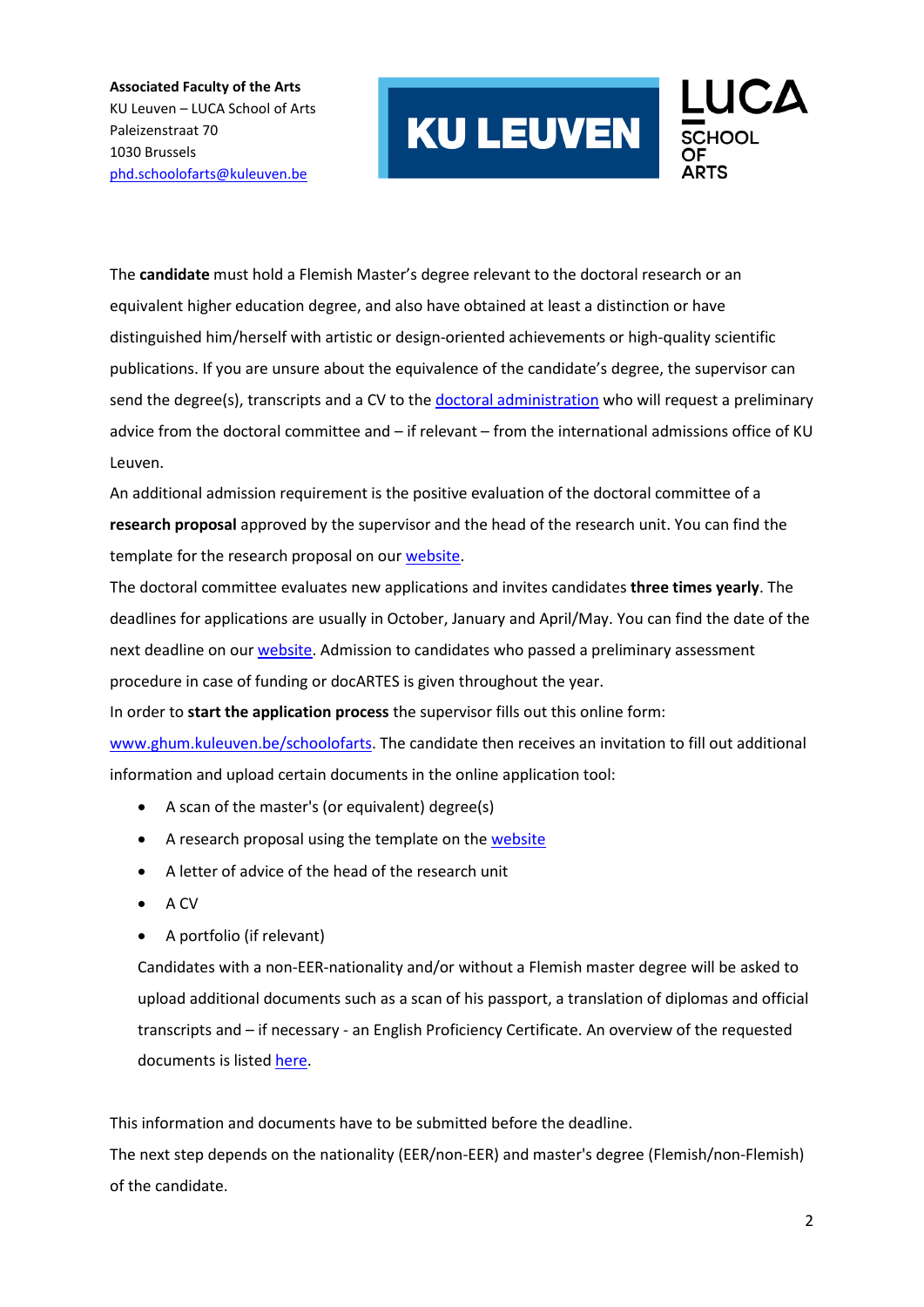

The supervisor of a **candidate with an EER-nationality and a Flemish master degree** receives an invitation to give an advice and academic approval or disapproval in the online application tool. The faculty's doctoral administration then forwards the application to the doctoral committee for evaluation.

The application of a **candidate with a non-EER-nationality and/or without a Flemish master degree** is sent to the International Admissions and Mobility Office, who prepares an advice about the quality of the track record (diplomas, grades). After the advice of the international admissions office, the supervisor receives an invitation to give his or advice and academic approval (or disapproval) in the online application tool. The faculty's doctoral administration then forwards the application to the doctoral committee for evaluation.

The last step is equal for all candidates: the doctoral committee evaluates the applications and invites eligible candidates to the next meeting to discuss their research projects. The **interview** usually takes place one month after the deadline. The exact date of the interview is listed on our [website.](https://www.luca-arts.be/en/doctorate-in-the-arts) If the application is approved by the doctoral committee, the candidate will be invited to enrol as a doctoral student at KU Leuven and the supervisor(s) will receive notice.

#### 2. Preliminary assessment procedure in case of funding or docARTES

If an application for a doctorate in the arts is positively evaluated by means of a prior expert assessment procedure, a subsequent assessment of the research proposal by the doctoral committee is not mandatory, nor does the candidate have to appear before the doctoral committee for an interview. The doctoral committee recognizes such preliminary assessment under certain conditions.

#### **Reasons to use the procedure**

- The assessment takes place in the context of allocating internal or external funds in form of a **salary for the candidate** to conduct the proposed PhD research project. The employer of the candidate can be LUCA, KU Leuven or an external institution or organization, as long as the candidate fulfils the requirements of the PhD program of the Associated Faculty of the Arts.
- the assessment is part of the admission procedure to the **docARTES** doctoral training program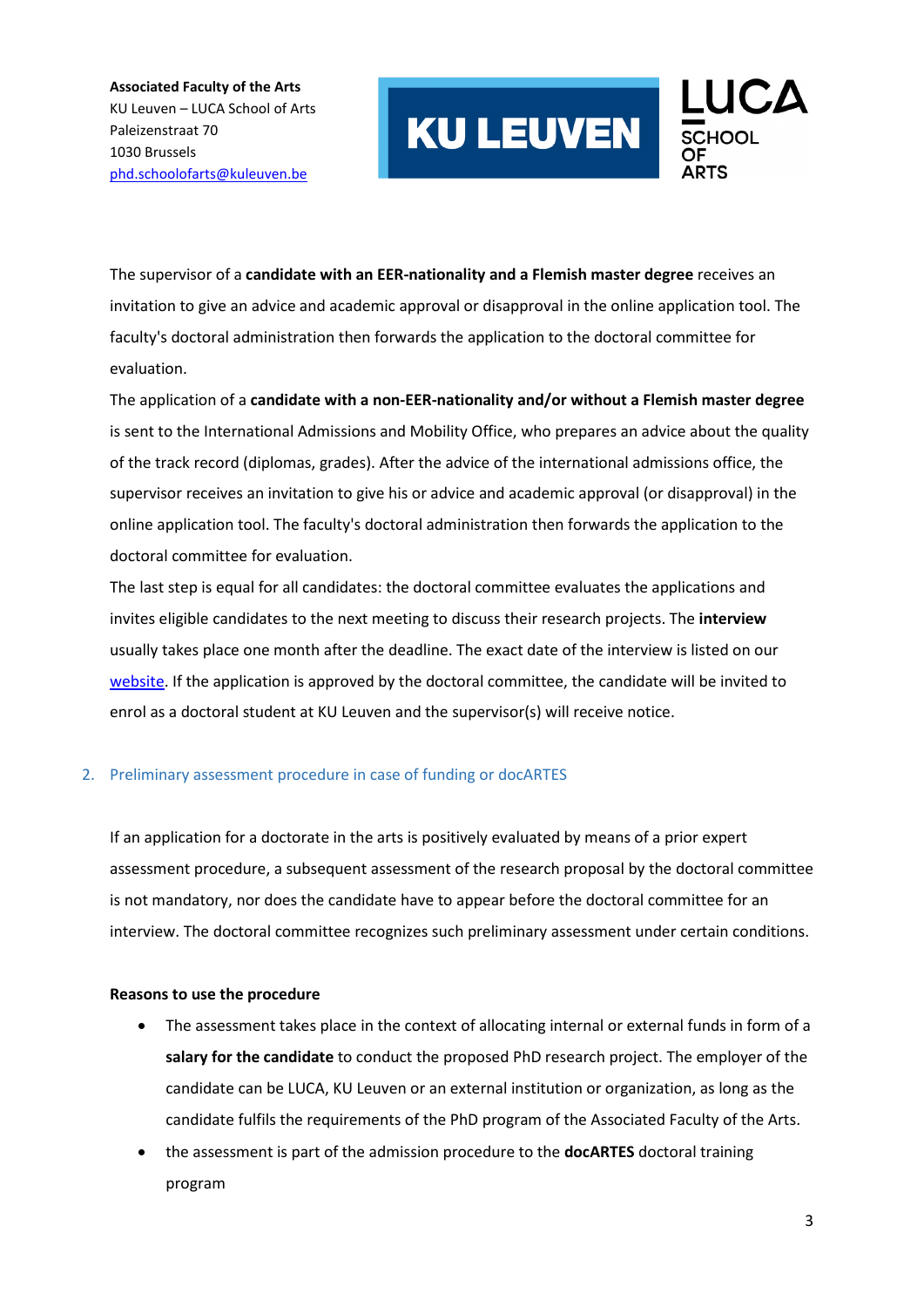

#### **Internal assessment committee**

An internal assessment committee is a committee that can be composed by a research unit, cluster or supervisor of LUCA School of Arts.

In addition to the (co-)supervisor(s), an internal assessment committee consists of at least three members:

- The head of the research unit of the prospective candidate (or a deputy if the research head is involved as a supervisor or co-supervisor)
- a member of the doctoral committee of the Associated Faculty of Arts
- a special guest lecturer or ZAP from LUCA or a ZAP from KU Leuven

The members are chosen on the basis of their domain-specific knowledge in the field of the doctorate. Further internal or external experts can be invited.

If there are **several candidates** for the PhD position, a pre-selection can be based on the candidates' profiles and/or a short research proposal. The assessment committee **subsequently assesses a full research proposal using the template on the LUCA website**.

The assessment committee takes into account the **admission requirements** as stated in the doctoral regulations before selecting a candidate. This especially concerns the requirement that the candidate must hold a Flemish Master's degree relevant to the doctoral research or an equivalent higher education degree, and also have obtained at least a distinction or have distinguished him/herself with artistic or design-oriented achievements or high-quality scientific publications. If a candidate does not have a Master's degree, a request can be made to the doctoral committee to examine if the candidate's higher education degree can be considered equal to a Master's degree. Such request is done via the [doctoral administration,](mailto:phd.schoolofarts@kuleuven.be) who will also contact the International Admissions Office in the case of international candidates.

The **final application dossier** has to be uploaded following the procedure as described on our [website.](https://www.luca-arts.be/en/doctorate-in-the-arts#application_procedure)

The head of the research unit adds the following information to his or her **letter of advice** in the application tool:

- Context of the assessment procedure (e.g. appointment as a bursary at the AFA)
- Time and place of the assessment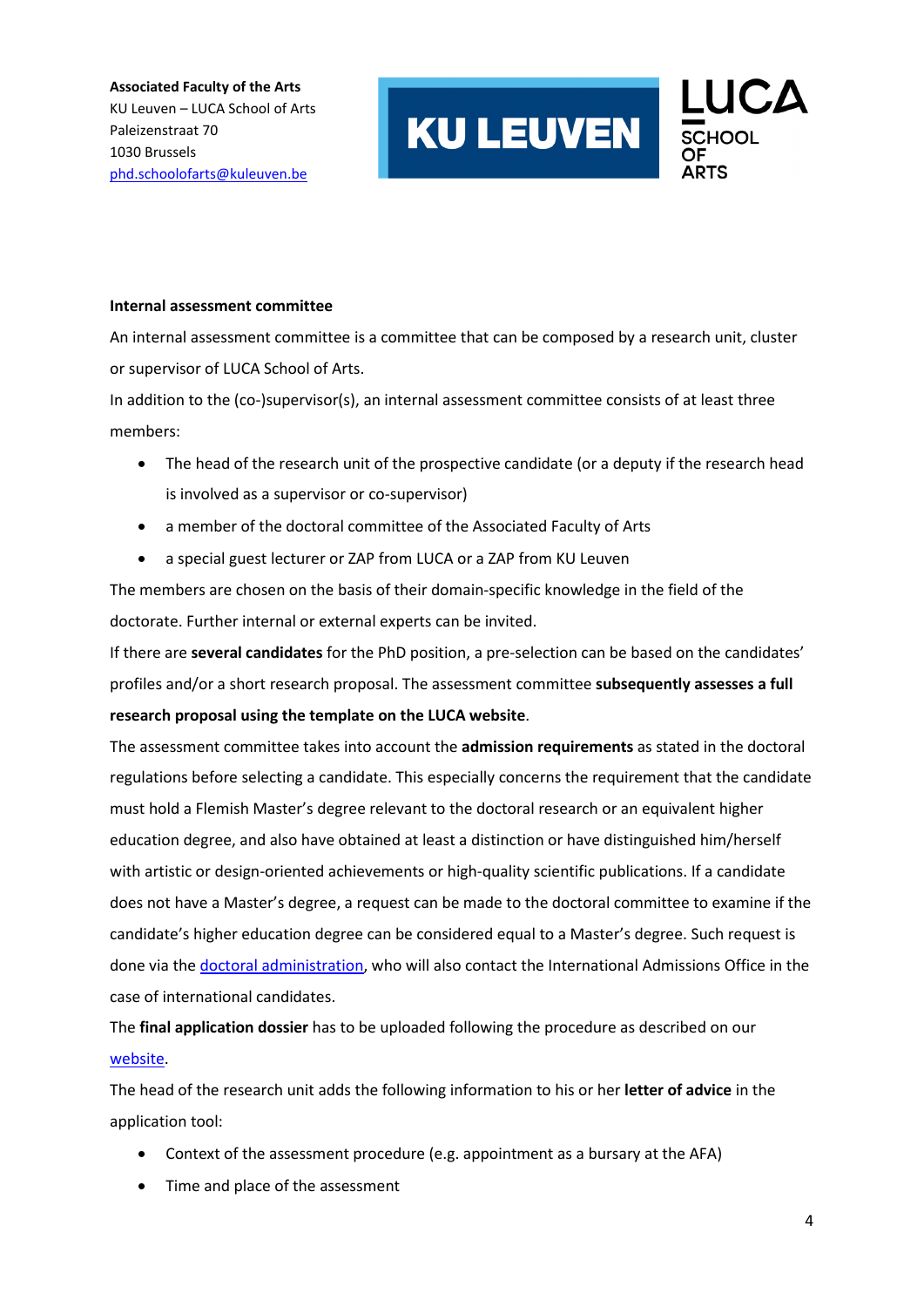

- Members of the assessment committee
- An assessment of the proposal
- Some follow-up points for the first doctoral year

#### **External assessment committee**

An external assessment committee is a committee which is not composed by a research unit, cluster or supervisor of LUCA. This is often the case in the context of funding by national or international funding bodies or research projects.

If LUCA has the ability to add one or more members to the external assessment committee, at least one BGK or LUCA-ZAP will be part of the external assessment committee (e.g. the future supervisor). It is important that the admission requirements for a PhD at the Associated Faculty of the Arts are taken into account by the supervisor and/or assessment committee. If unsure about the academic degree of the candidate, a request to examine the degree can be done via the research & project office, who will contact the doctoral committee as well as the International Admissions Office in the case of international candidates.

The final application dossier has to be uploaded following the procedure as described on th[e website.](https://www.luca-arts.be/en/doctorate-in-the-arts#application_procedure) Instead of using the template of the Associated Faculty of the Arts, the candidate can upload the proposal on the basis of which the candidate was selected by the external assessment committee The head of the research unit adds the following information to his or her letter of advice:

- Context of the assessment procedure (e.g. name and program of the external funding body)
- Time and place of the assessment
- Members of the assessment committee
- An assessment of the proposal (if available)
- Some follow-up points for the first doctoral year (if available)

#### **Admission by the doctoral committee**

The doctoral committee checks whether the application meets the **formal requirements** (e.g. admission requirements, composition of the assessment committee) and takes into account any **new**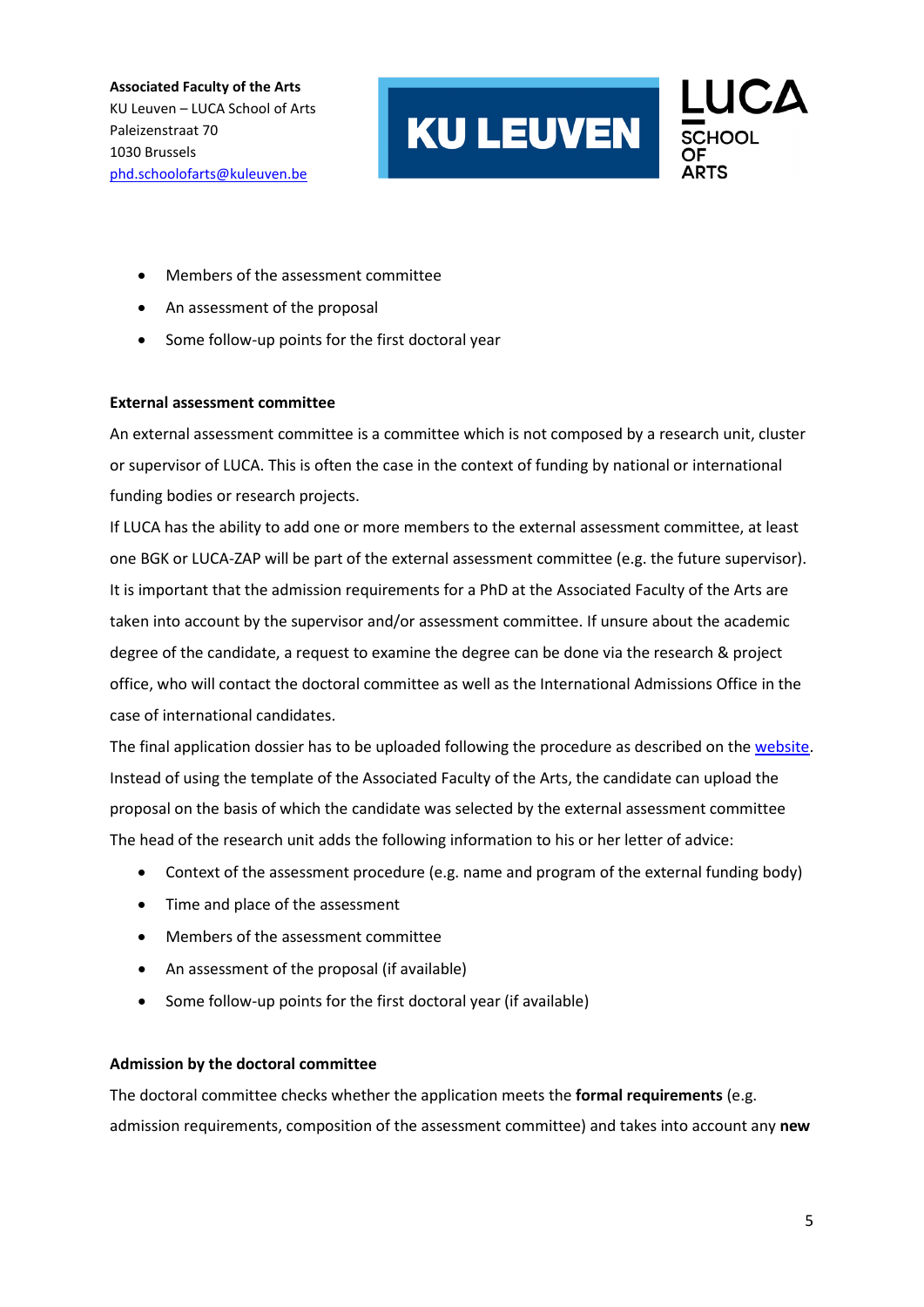

**elements** that were not yet available to the selection committee, such as the advice of the International Admissions Office concerning the diplomas or the advice of the head of research. An evaluation of the research proposal itself is no longer necessary, nor will the candidate be invited to meet the doctoral committee. A member of the doctoral committee can however still request that the doctoral committee assesses the proposal and/or invites the candidate for an interview. According to the doctoral regulations, the doctoral committee and not the assessment committee grants the **permission to start a PhD in the Arts**. Even in the case of a prior positive assessment by an assessment committee, the admission can still be refused. Should this happen, the doctoral committee provides a clear motivation to the supervisor and candidate. In the letter of admission, the candidate will be asked to indicate in the first annual report how the **follow-up points** as formulated by the assessment committee have been dealt with. Once accepted by the doctoral committee, the doctoral committee and not the previous assessment

committee is responsible for monitoring and approving the doctoral progress on the basis of the progress reports.

#### 3. Enrollment and initial administration

After the doctoral committee has granted permission to start a PhD in the Arts, the candidate will receive a letter of acceptance by which he can **enrol** himself as a PhD student at KU Leuven. For the first registration, candidates need to go to the [registration office](https://www.kuleuven.be/inschrijvingen/registration/contact/index.html) in Leuven with a copy of the permission. Upon enrolment the candidate will need to pay a [tuition fee.](https://www.kuleuven.be/inschrijvingen/registration/fees) The tuition fee only needs to be paid in the first year and in the last year of the PhD. The PhD researcher is obliged to enrol every year, re-registration can be done online.

Candidates are expected to enrol once the doctoral committee has given authorization. A **postponement of the enrolment** can be asked to the chairman of the doctoral committee on reasonable grounds. This is done by sending a motivated request to [phd.schoolofarts@kuleuven.be](mailto:phd.schoolofarts@kuleuven.be) indicating the period and the reason for the postponement. The enrolment period can only be extended for two years after the date of authorization. After two years the candidate will have to submit a new application. A PhD researcher with a doctoral scholarship at KU Leuven or a research position at LUCA, must enrol at the latest on the day that the scholarship or research position begins.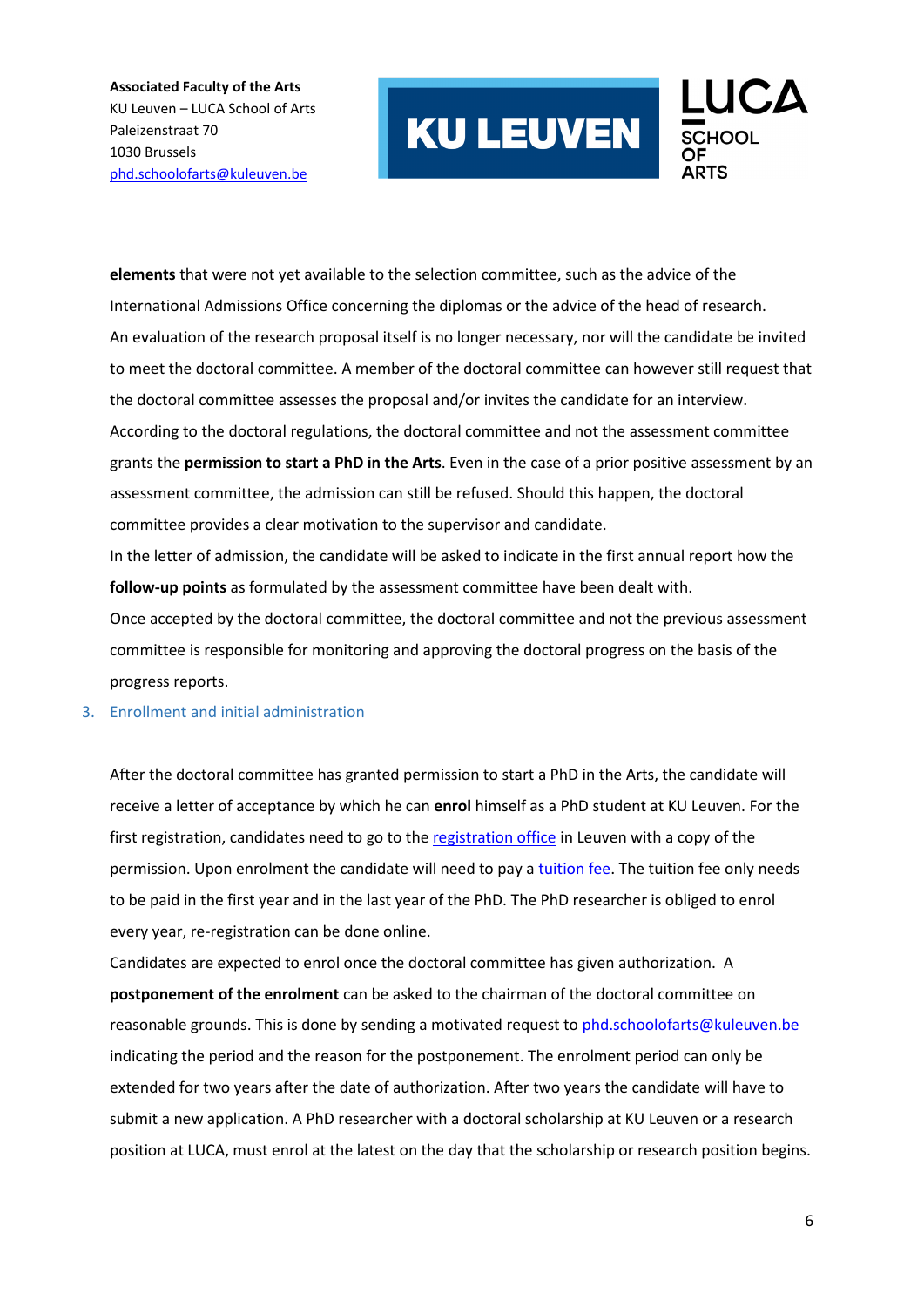

After enrolling, the doctoral student can keep track of the milestones during the doctoral program in **"My PhD" on KU Loket**, where the PhD student and the supervisors can find information on the PhD, monitor the PhD milestones or upload progress reports. During the first year the doctoral student also needs to:

- Upload an **abstract** in English and Dutch in the 'PhD progress' tool in KU Loket.
- Send an image to the [doctoral administration](mailto:phd.schoolofarts@kuleuven.be) to accompany the project description on the **website of LUCA**. Preferably this an image which relates to your artistic or design research and not a portrait. Make sure you to own or to have cleared the copyright of the image for use on the website of LUCA.
- Sign the **charter** [of the PhD researcher and the supervisor](https://www.kuleuven.be/english/research/phd/charter) and upload the document via the 'PhD progress' tool in KU Loket.
- Appoint a **supervisory committee**. Each PhD researcher is supervised by a corresponding supervisor. One or more (co)-supervisor(s) can also be assigned. In total there can be no more than four (co-)supervisors. Each member subscribes separately to the charter. The supervisory committee consists of the (co-)supervisor(s) and at least two other members. The supervisory committee needs to be sufficiently diverse, and doesn't consist exclusively of members of the same research group. The responsibility of the supervisory committee is to monitor the progress of the doctoral research by means of the annual progress report. The PhD researcher or (co-)supervisors can also appeal to the members of the supervisory committee for additional discussions. The members of the supervisory committee have to be listed in the first progress report on the basis of which the doctoral committee will give its approval about the composition of the supervisory committee. If the composition needs to change afterwards, this can be done by sending an email to the [doctoral administration.](mailto:phd.schoolofarts@kuleuven.be)

All PhD researchers can access the LUCA campuses with their KU Leuven student card after registration. They also have the possibility to use some interesting **facilities and infrastructure**:

• Lending services from LUCA. You can reserve material (cameras, musical instruments etc.) online via the online booking platform LUS (LUCA Uitleen Software): [https://lus.luca-arts.be/.](https://lus.luca-arts.be/) LUS is free for funded and non-funded PhD researchers, but the lending period can be limited.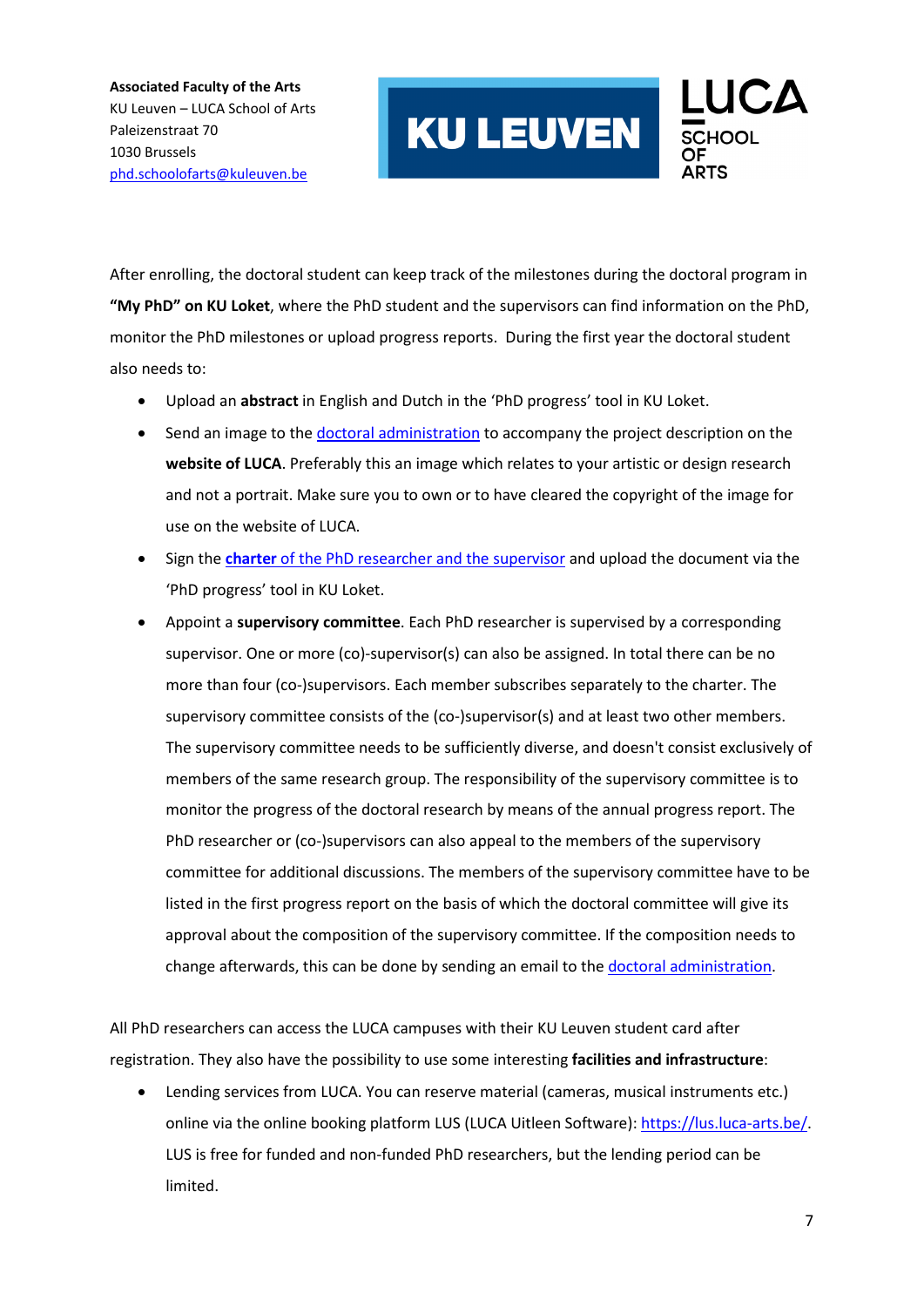

- The library and online databases of LUCA. More information about the LUCA libraries, eBib and the links to the scientific databases can be found a[t http://www.luca-bibliotheken.be/](http://www.luca-bibliotheken.be/)
- The workshops on the campuses, see this link on Toledo: www.luca-arts.be/werkplaatsen Bear in mind that this concerns the workshops only. The studios (ateliers) are only open to Bachelor's and Master's students.
- **Printing in LUCA is possible with [Papercut](https://bib.kuleuven.be/luca/sintlucasbibliotheek/bibliotheekdiensten/print_copy_scan)**
- Access to Academic Software via: [https://www.academicsoftware.eu/dashboard.](https://www.academicsoftware.eu/dashboard)
- Access to the eLearning platform [www.lynda.com](http://www.lynda.com/) via: [http://linkedinlearning.luca-arts.be](http://linkedinlearning.luca-arts.be/)

Keep in mind: PhD researchers funded by LUCA, KU Leuven or FWO log in into the above LUCA applications with their u-number, the other researchers log in with their r-number. For funded PhD researchers, Adobe, printing as well as the workshops are free. LUS, Lynda and some academic software (incl. Microsoft 365) is free for non-funded PhD's as well. Follow the links or contact the persons in charge for information on prices for non-funded PhD researchers.

#### 4. Joint PhD's

Together with the (future) supervisor the PhD researcher requests authorisation from the doctoral committee to prepare a thesis in partnership. This is done at the same time as the application for authorisation to enrol as a PhD researcher, or else at the latest one year after the doctoral period begins.

In order to apply for a joint PhD, the supervisor needs to complete this ["Request for a joint PhD"](https://www.kuleuven.be/english/research/associatienet/joint-phd/application-joint-phd/view).

For more information about joint PhD's please take a look at this website from the Doctoral School: [University-wide Approach for Joint PhDs – Research \(kuleuven.be\).](https://www.kuleuven.be/english/research/phd/jointdegree/index)

#### 5. Doctoral program

The doctoral program is obligatory and must be successfully completed before the PhD researcher is permitted to defend the PhD. The doctoral program consists of: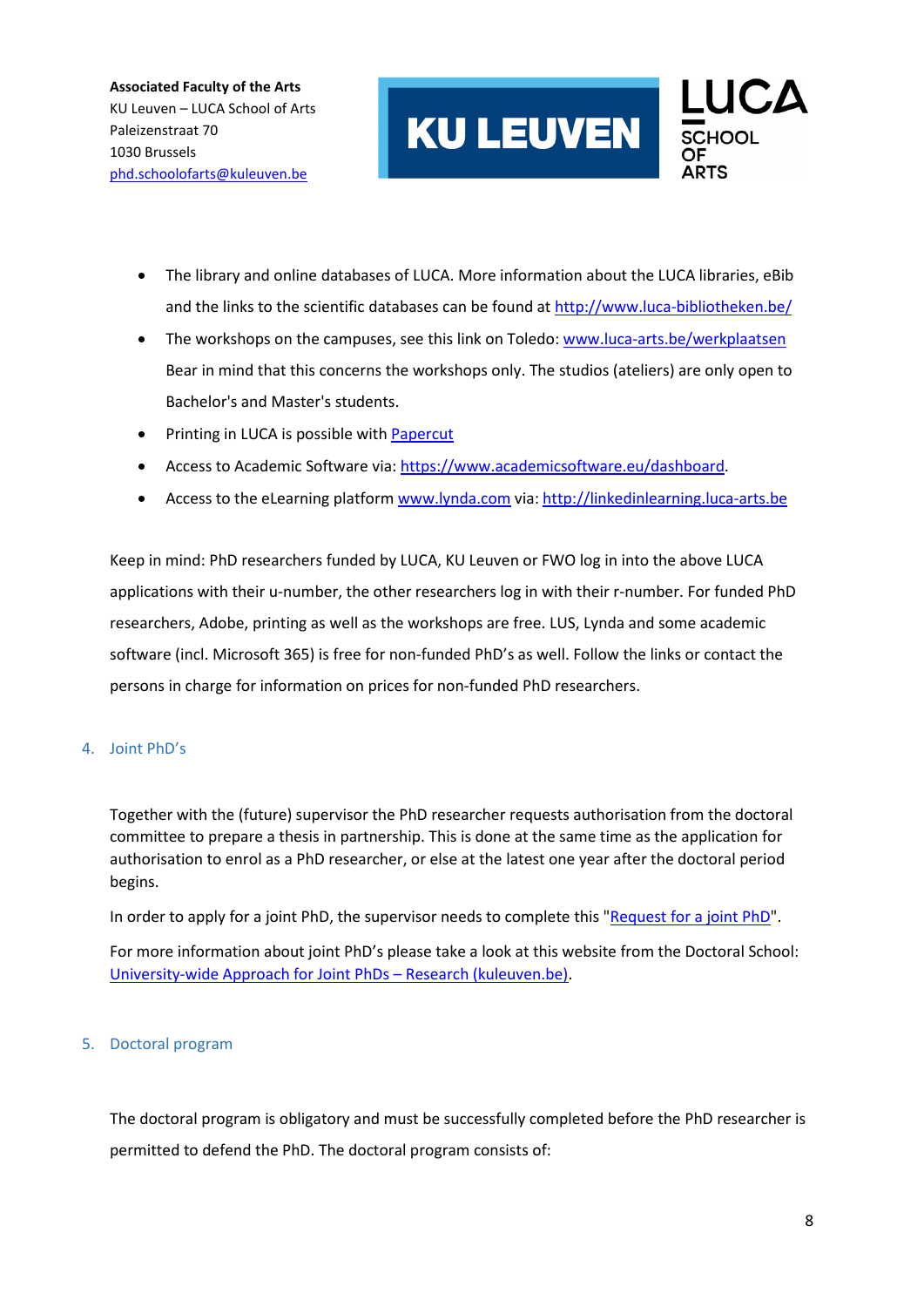

- Following the course component ['Scientific integrity for starting PhDs'](https://www.kuleuven.be/english/research/integrity/training/phdlecture) during the first year of the doctoral program.
	- $\triangleright$  This course is mandatory for PhD researchers whose doctoral period started during or after the 2014-2015 academic year.
- The writing of at least one scientific publication at an international level or a similar achievement at an international level.
	- $\triangleright$  By a publication at international level is meant: a peer-reviewed contribution, aimed at an international audience, about his/her own research. The contribution must be published or be accepted for publication.
	- $\triangleright$  By a similar achievement at an international level is meant: a Creation in the Arts or Design resulting from one's own research and presented to an international audience by means of the appropriate medium. The publication or creation should be archived in [Lirias.](https://lirias2.kuleuven.be/)
- giving at least two seminars, either about his/her own research, or on a more general theme,
- giving at least one oral or poster presentation at an international scientific conference,
- Participating in 4 seminars organized by the supervisor, research unit or research cluster as well as 3 seminars organized outside of the research cluster or research unit.
	- $\triangleright$  A doctoral student may submit a motivated proposal for an alternative seminar series or course component for the doctoral committee's approval, provided this proposal is supported by the supervisor. This is done by sending a mail to the [doctoral administration.](mailto:phd.schoolofarts@kuleuven.be)
	- $\triangleright$  The docARTES doctoral training programme is accepted as an alternative seminar series. Please note that docARTES does not replace the other elements of the doctoral program.
	- $\triangleright$  This is applicable to all PhD students who were enrolled after January 1 2020. PhD students who started their doctorate before this date, have to follow "at least one seminar series or course component specifically organized for PhD researchers". It is up to the supervisor to specify this seminar series or course component.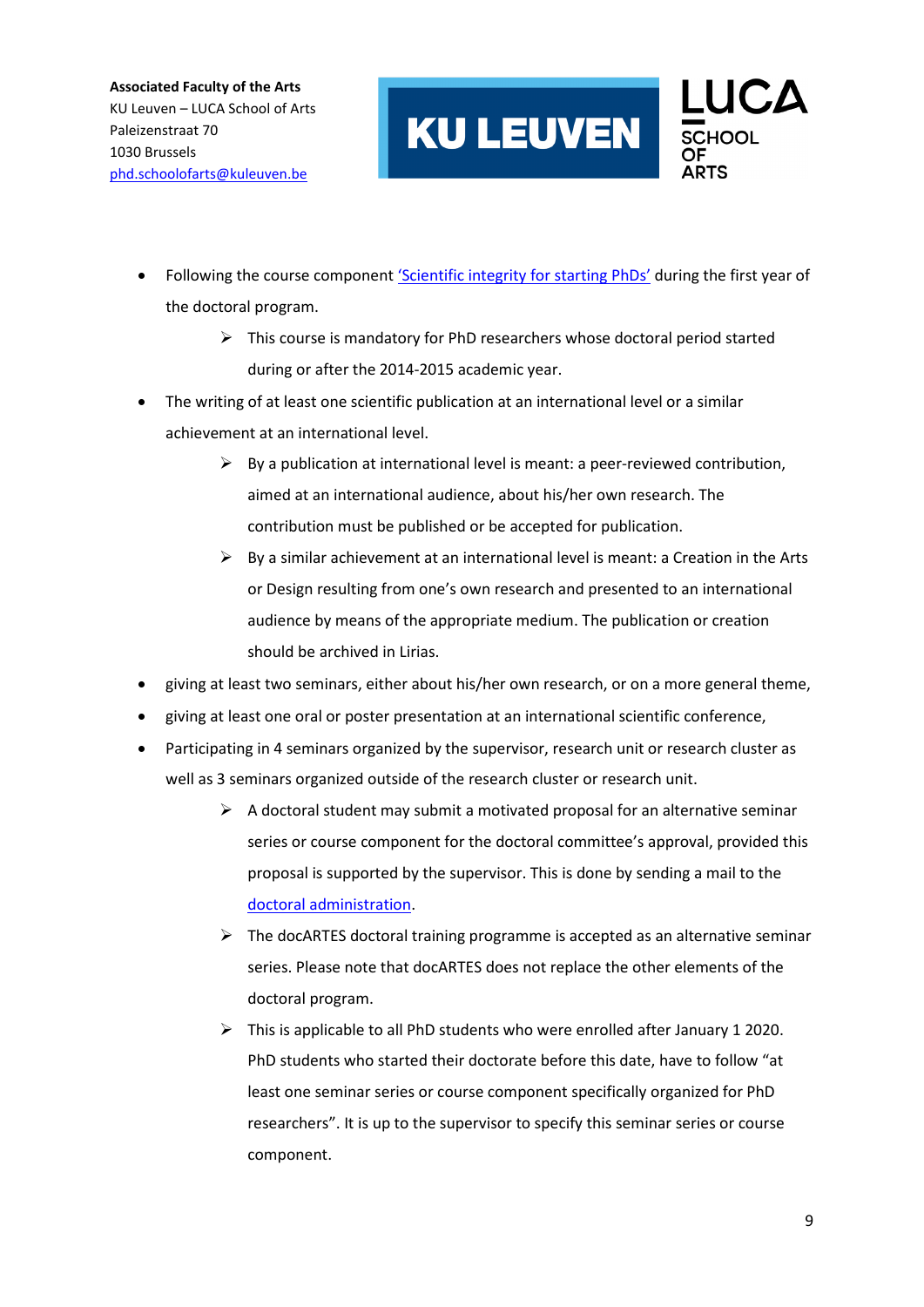

- Reporting on an annual basis on the progress of the doctoral research.
	- $\triangleright$  Progress reports are submitted in KU Loket, where you can also find the deadline for the next progress report as well as a link to the report template.
		- o step 1: Download the relevant template and fill out the required fields.
		- o step 2: Attach a written report of the progress (approx. 2 pages). The progress report should clearly describe the progress made from the start of the doctoral project to date. The progress report can be written in English or in Dutch.
		- o step 3: Send the filled out template to your supervisor, ask him/her to write an evaluation of your scientific progress on behalf of the supervisory committee and sign the progress report
		- o Step 4: send the signed progress report to your head of the research unit and ask him/her to sign it as well
		- o Step 5: upload the signed progress report to KU Loket (via the tab Research > PhD progress)
	- $\triangleright$  Once uploaded, the doctoral administration sends the progress report to the doctoral committee for its approval.

#### 6. Doctoral defense

The doctoral program must be successfully completed before the PhD researcher is permitted to submit the thesis and defend publicly. If you wish to defend your PhD, please contact the doctoral [administration](mailto:phd.schoolofarts@kuleuven.be) for the concrete planning of the defense. The last two pages of this handbook are examples of the **frontpage** for your thesis. Please note that you're allowed to make your own creative frontpage, as long as the necessary elements are mentioned. Herewith the link to the logo of [LUCA School of Arts](https://www.luca-arts.be/nl/logo) and the [KU Leuven.](https://www.kuleuven.be/internationaal/thinktank/fotos-en-logos/ku-leuven-logo.png/view)

These are the steps towards becoming a doctor in the arts:

The supervisor fills out the "**defense application form**" from the [templates-website](https://ghum.kuleuven.be/schoolofarts/templates) in which she or he confirms that the doctoral program is completed. The supervisor makes a proposition concerning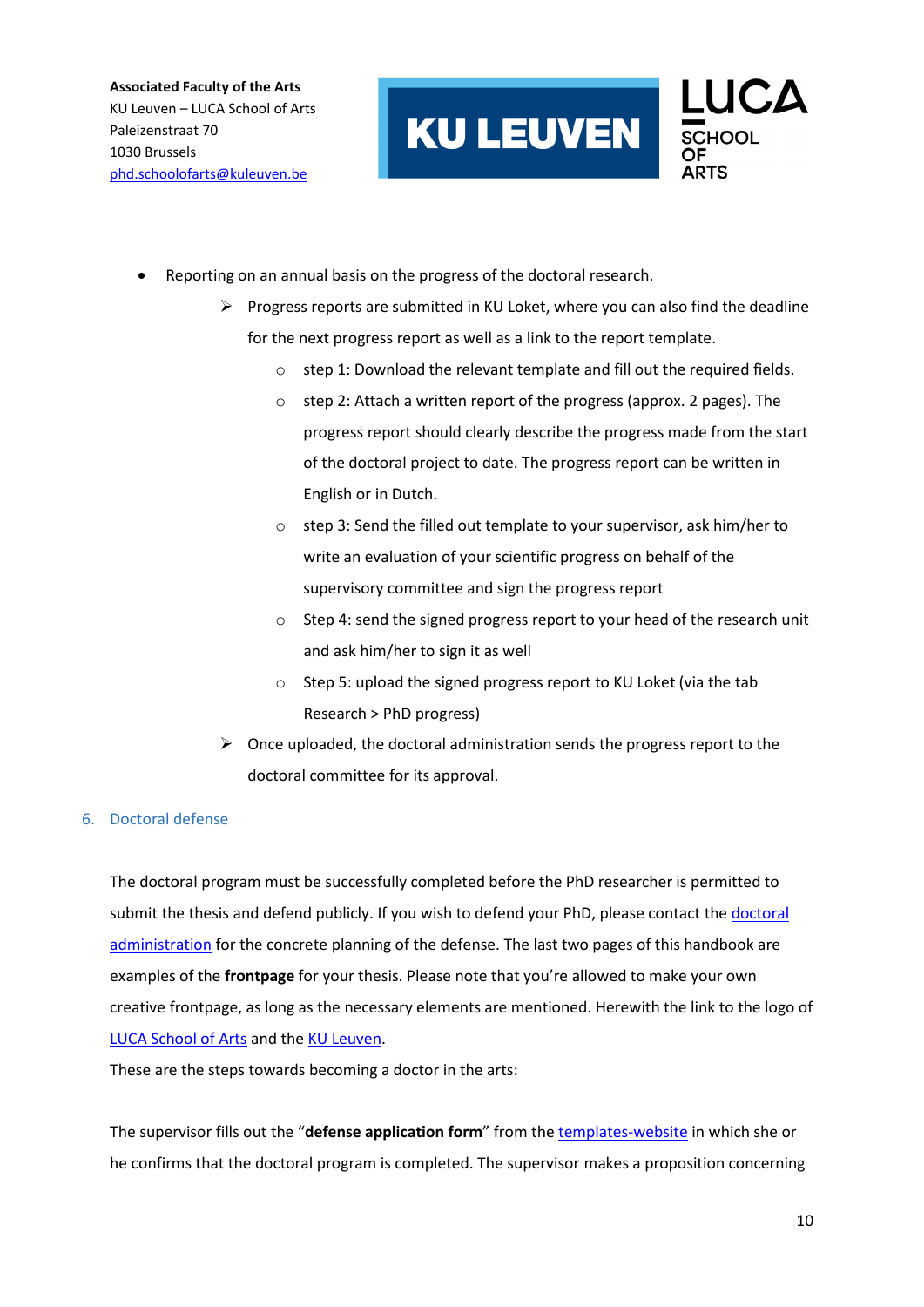

the composition of the examination committee and gives a time and place for the defense and the presentation of the artistic results. The supervisor checks if the proposed members of the evaluation committee or available on the proposed date(s).

- Guideline for the **composition of the examination committee**:
	- 1. Jury members who are involved in the doctoral project
		- (a) Supervisor(s) (obligatory)
		- (b) Co-supervisor(s) (optional)
		- (c) Members of the supervisory committee (optional)
	- 2. Jury members who are not involved in the doctoral project
		- (a) Chairman (the dean of the faculty or a vice-dean if the dean is indisposed or is involved in the doctoral project)
		- (b) At least one member with a "ZAP"-appointment at KU Leuven
		- (c) At least one member with an "OP"-appointment at LUCA School of Arts (a different person than 2.b)
		- (d) At least one member with expertise in the research field and/or artistic field of the PhD, without an appointment at KU Leuven or LUCA School of Arts
- Concerning the **location of the public defense**:

The location for defense and artistic presentation is chosen by the PhD student and his/her supervisory committee. The defense can either be organized at a LUCA campus or on location, for instance in a museum, a cultural center or a concert hall. Take into account the following requirements concerning the location:

 $\circ$  A room for at least 50 people where the public defense can take place. The members of the examination committee are preferably seated at a long table. There is water and glasses on the table, as well as a microphone (if necessary). The defendant either stands or is seated at a table with water, a glass and a microphone (if necessary). Ideally, the three parties (the examination committee, the defendant and the public) are positioned in a triangular arrangement so that everyone can see each other.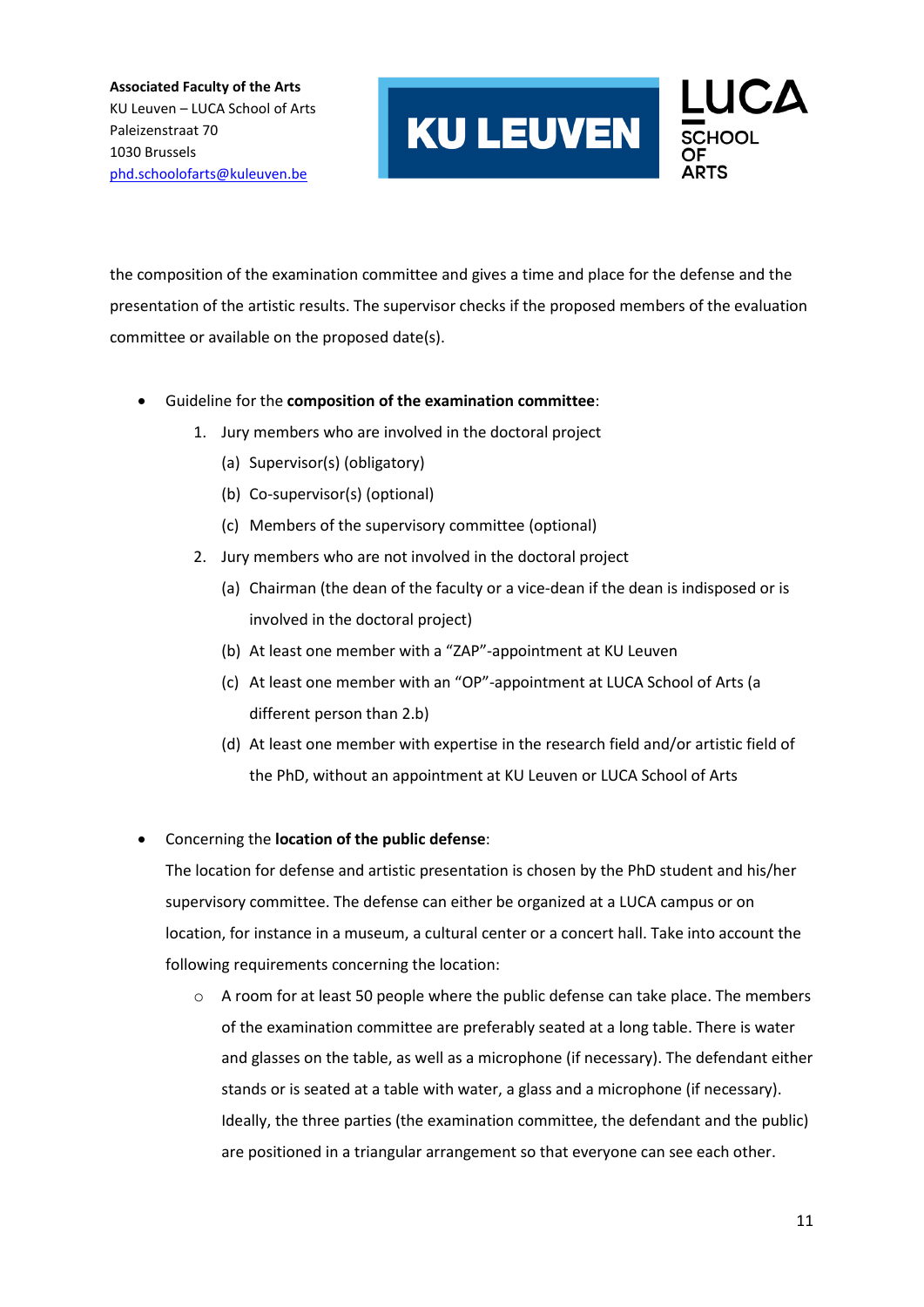

- o A separate meeting room for the jury. This is used for two closed meetings during the defense. It is important that no one has to enter or pass through. Water, tea and coffee are provided.
- $\circ$  A space for the artistic or design presentation if it takes place during the defense. The organization of the presentation is the responsibility of the PhD researcher.
- $\circ$  If possible, someone who professionally records the public defense and artistic presentation. Th[e doctoral administration](mailto:phd.schoolofarts@kuleuven.be) can hire a photography student to do this.
- Concerning the **presentation of the artistic or design results**;

According to the doctoral regulations, the PhD in the Arts consists of a thesis as well as (a) creation(s) in arts or design. Both parts are considered equal and as a unity. Together they show evidence of the ability to create new knowledge. It is therefore important that the evaluation committee is able to evaluate the artistic component together with the written thesis and that objections to the defense – if any – take into account both components and not only the thesis.

If the presentation takes place during the doctoral defense and if the artistic results cannot be integrated into the PhD thesis (e.g. as images), the candidate adds a **digital exposition** to the thesis consisting of digital reproductions of the artistic results (sound files, scores, videos, images, games …) and/or a detailed description of the planned presentation. The exposition should allow the examination committee to properly evaluate the artistic component. The artistic component can be presented to the examination committee **before to the public defense**. To be accepted as part of the defense however, take into account that the doctoral committee has to have approved the composition of the examination committee. Contact the doctoral [administration](mailto:phd.schoolofarts@kuleuven.be) to discuss a suitable planning.

The corresponding supervisor sends the signed defense application form together with the PhD thesis (and the digital exposition if relevant) by e-mail to th[e chairman of the doctoral committee](https://spub.icts.kuleuven.be/sap(bD1ubCZjPTAwMA==)/public/bsp/sap/z_raden_organen/index.htm?objid=56180144) with th[e doctoral administration](mailto:phd.schoolofarts@kuleuven.be) in cc **at least 3 months** before the planned date of the doctoral defense. Please do not submit defense requests during the month of July as most members of the doctoral committee are not available to approve the request. Avoid defenses to take place in July or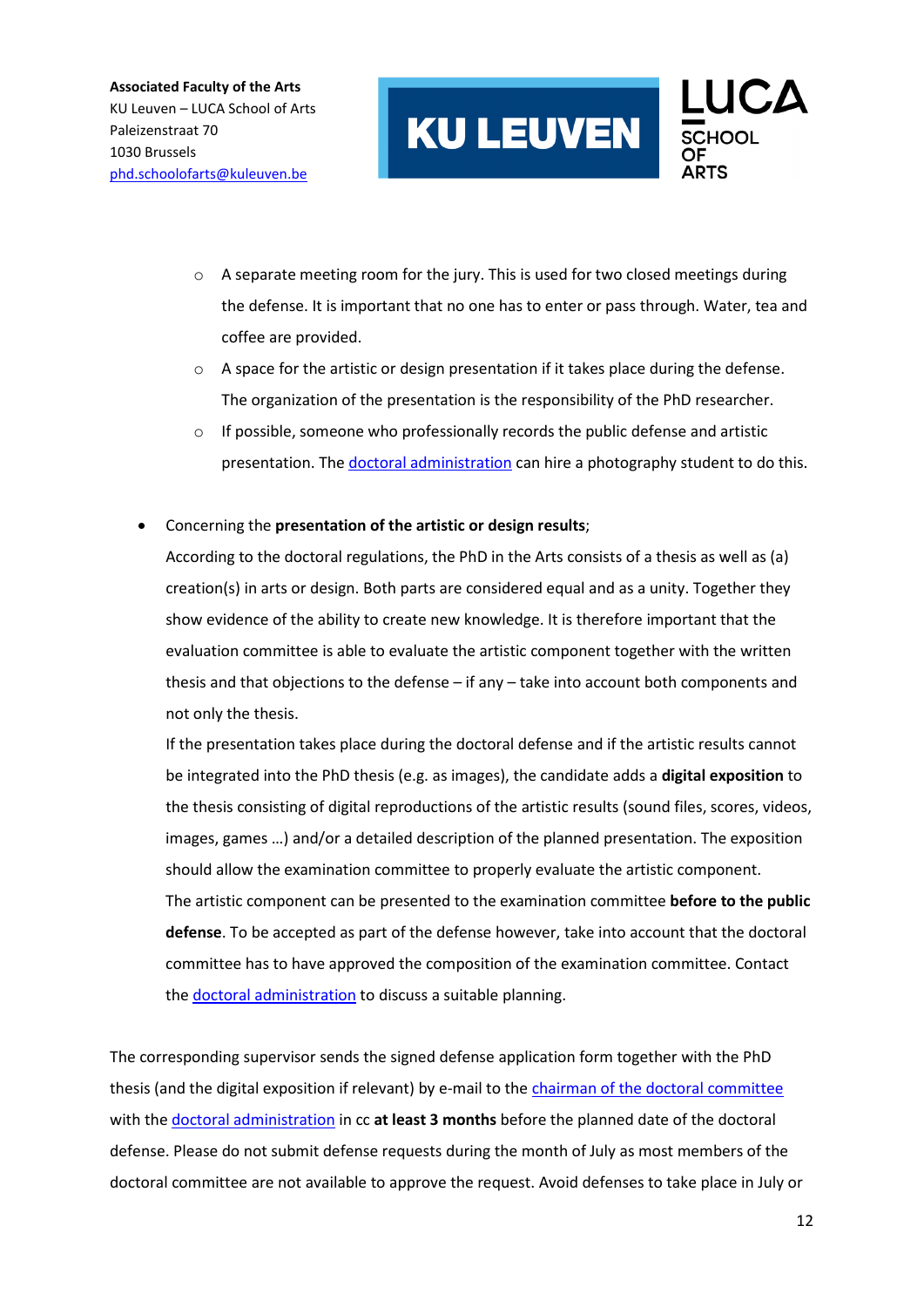

August. The doctoral committee approves the request or may ask for changes. This approval usually takes about 10 days.

After the approval of the doctoral committee, the members of the **evaluation committee** receive the digital copy of the thesis (and the exposé of the artistic results if applicable) for evaluation. The members of the evaluation committee have the right to raise **objections** against the doctoral defense if they consider the quality of the doctoral results to be insufficient up until one month before the planned PhD defense. Should this be the case, the chairman will consult the other jury members and decide if the defense has to be withdrawn and if changes to the dissertation and the artistic results are necessary.

After the approval of the doctoral committee and before the objection deadline, the PhD researcher prints the thesis and sends or brings the **physical copies** to the doctoral administration on campus Sint-Lukas in Brussels. There should be a copy for each jury member +3 for the libraries and archive. The doctoral administration sends the copies to the members. The PhD researcher can also send copies directly to members of the examination committee if he or she wishes, e.g. to the (co) supervisor(s).

The PhD student archives his thesis and the creations in the arts or design in **Lirias** if there were no objections made by the evaluation committee. From then on the defendant can **announce** the public defense. The doctoral administration equally announces the public defense via e-mail and social media and provides an inscription link for the defense to monitor the number of participants. The defendant sends an image – or a personalized invitation – to th[e doctoral administration](mailto:phd.schoolofarts@kuleuven.be) which will be used for the announcement.

About two weeks before the defense, the members of the evaluation committee are asked to send an **evaluation report** which usually consists of a general appreciation, critical remarks as well as questions that the member would like to ask on the day of the public defense. The reports are send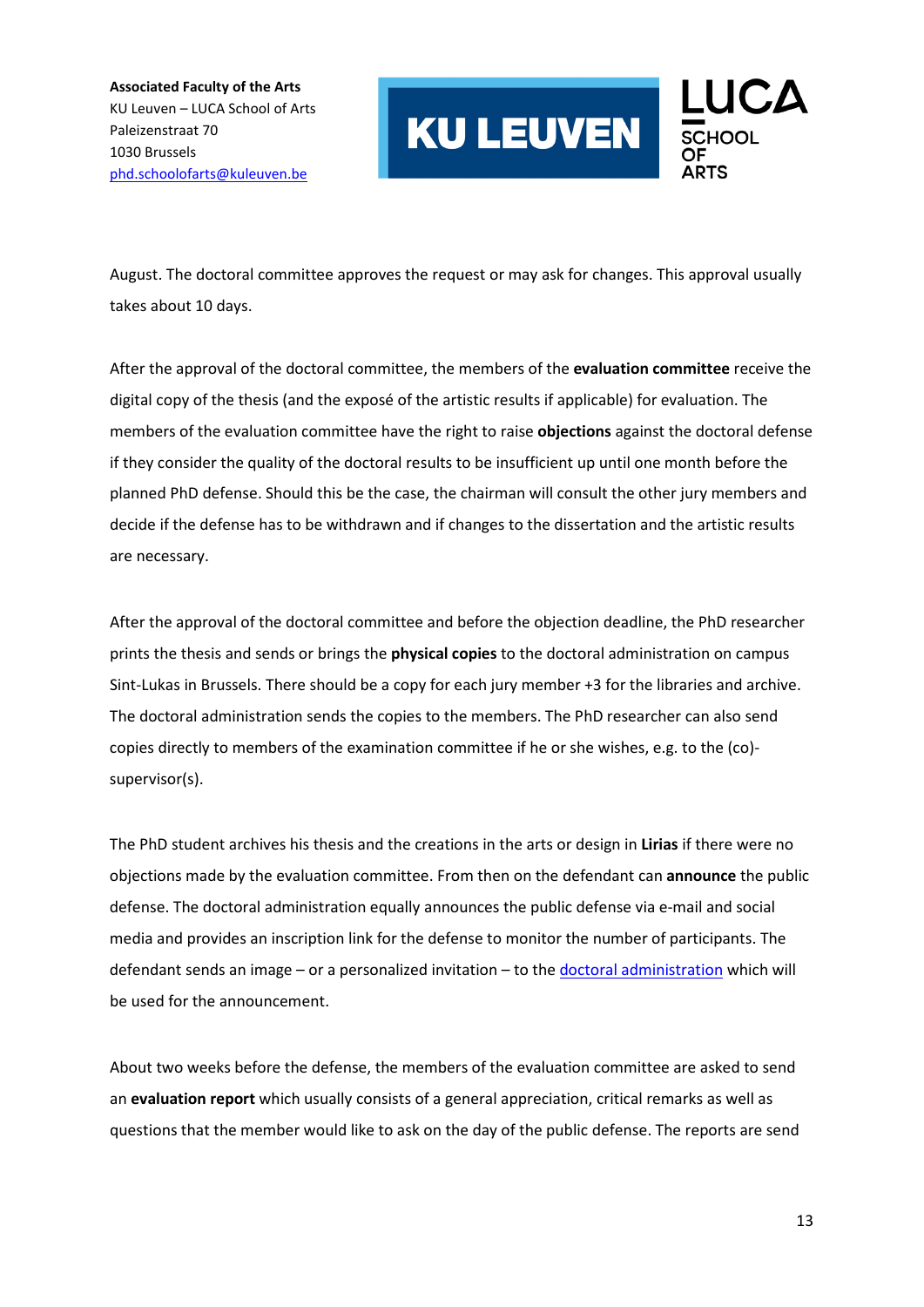

to all jury members a few days before the defense. The defendant has the right to request the evaluation reports after the defense.

#### **Program of the defense;**

The program of the defense will always differ according to the specific circumstances (available hours, the location, artistic presentation, etc.), but a few elements reoccur:

- Visiting the artistic presentation (if it takes place on the day of the defense) In case of an exhibition, the PhD researcher gives the examination committee a guided tour and the jury can ask questions on the spot. The tour is only for the jury, not for the public. The public can visit the exhibition before or after the public defense (but not during the guided tour for the jury). The visit usually takes place prior to the first closed meeting. In case of a concert or theater play, the audience is usually invited to take part as well.
- First closed meeting (1 hour). Each member of the evaluation committee discusses his/her findings about the PhD (appreciations, critical comments) with the other members. The jury members have prepared some questions to ask the PhD researcher during the public defense. The members discuss who will ask which questions. The chairman of the jury does not ask a question to the candidate. The Q&A lasts 75 minutes, corresponding to five jury members who each have fifteen minutes to ask a question and receive an answer. For juries with more than five members – the chairman aside – the number of questions stays limited to five. In that case, the external jury members are given priority to ask a question and the supervisory team limits its number of questions, whereas the members of the supervisory committee are given priority over the (co)supervisor(s). In case of five external jury members, the supervisory team refrains from asking any questions. In the case of four jury members, the Q&A still lasts 75 minutes, thus each member is given a few minutes more time.
- The public defense itself consists of the following parts:
	- o Welcome by the chairman of the examination committee (10 minutes)
	- o Presentation of the defendant (30 minutes)
	- o Q&A (75 minutes)

14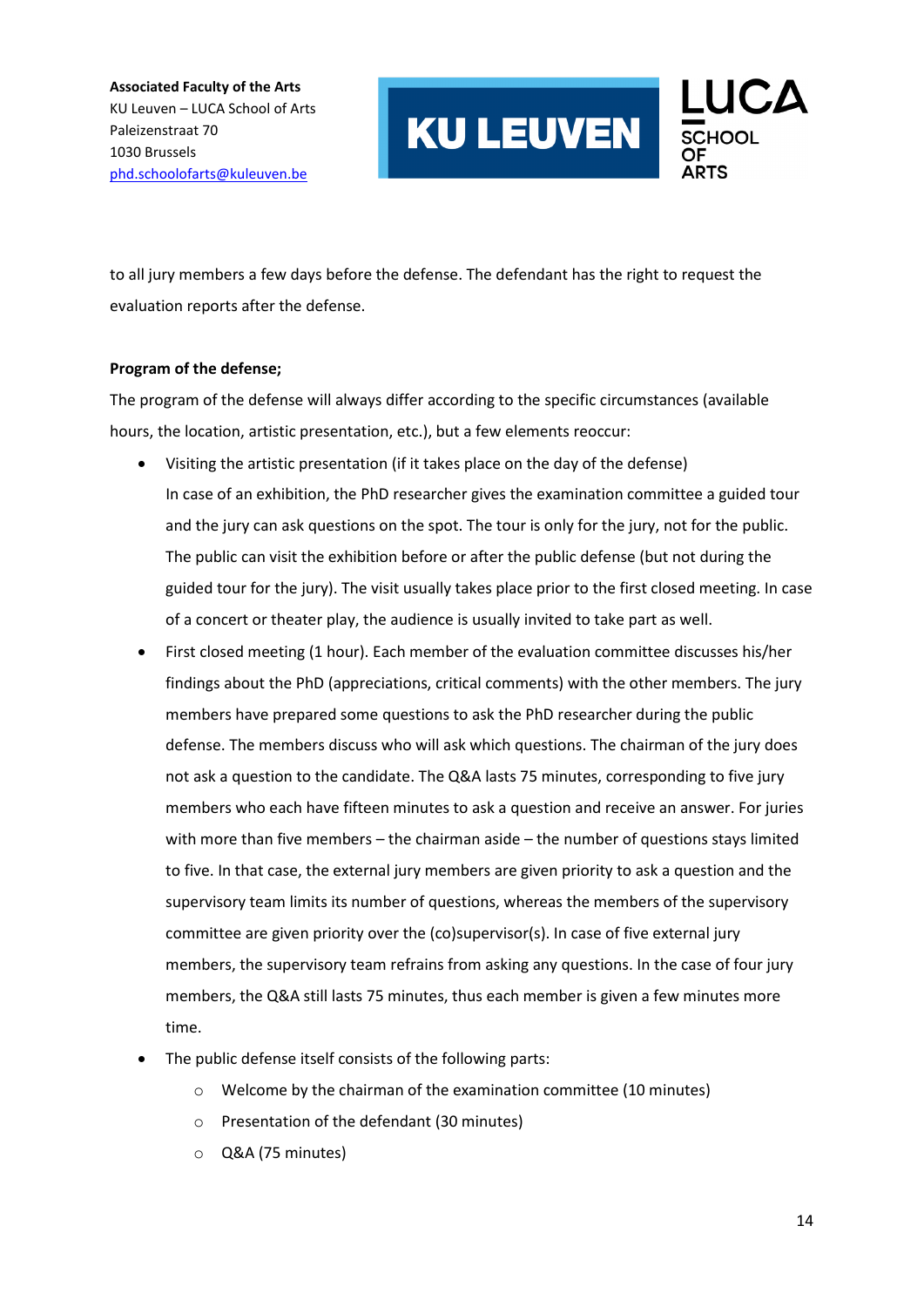

- o Closed 10-minute jury meeting in a separate room (the public remains in the defense room)
- o Proclamation & laudation (10 minutes)
- $\circ$  The reception. A reception is not obligatory (but usually takes place) and is organized by the PhD researcher

If the defense is successful, the examination committee declares that the defendant has successfully passed the public defense and is granted with the degree of Doctor in the Arts. A few weeks later, the PhD diploma is ready to be picked up at the doctoral administration's office or can be sent to the doctor's home address.

#### 7. Financing your PhD

#### **Grants and allowances**

- **Conference allowance of the Doctoral School**. The Doctoral School for the Humanities and Social Sciences can grant a financial contribution of max. 500 euro to PhD researchers for attending and actively participating in an international conference, symposium or summer school. The allowance can only be granted once during the doctoral program of the PhD researcher. Please find the details of conditions and the request form [here.](https://ghum.kuleuven.be/phd/practical_students/informationPhD)
- **Academische Stichting Leuven** encourages young researchers to gain international exposure by enabling them to give talks at **international conferences**, and via **research grants**. The grants are available for PhD students in their first or second year of their PhD. Se[e here](https://www.kuleuven.be/asl/english/grants/index.htm) for the conditions and the application form.
- **FWO grants for outgoing mobility**
	- o Grant for **participation in a conference abroad**. The FWO encourages mobility among researchers and international contacts between research groups. This grant supports researchers who wish to actively participate in an international scientific conference abroad. See [here](https://www.fwo.be/en/fellowships-funding/international-mobility/outgoing-mobility/grant-for-participation-in-a-conference-abroad/) for the conditions and application procedure.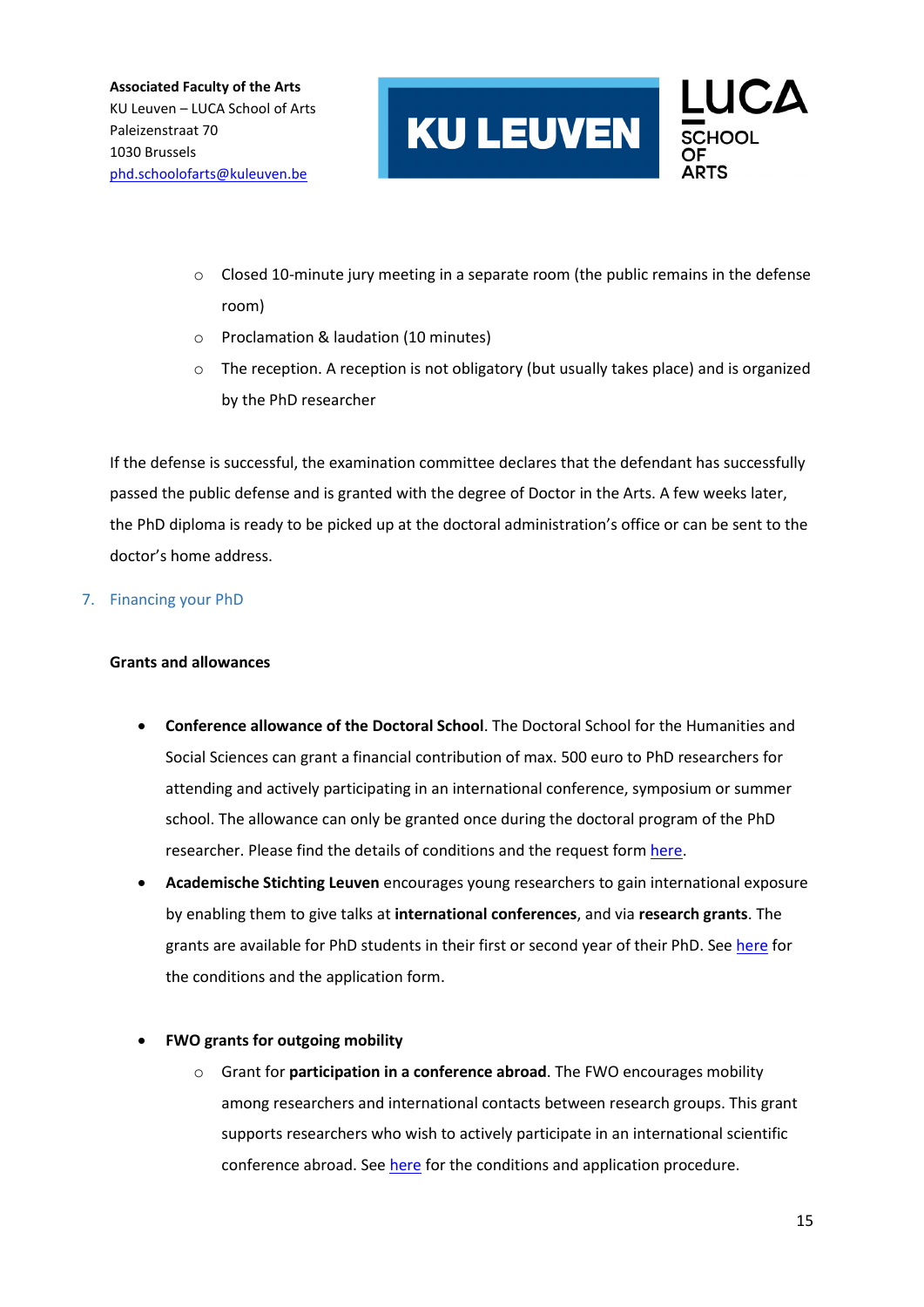

- o Grant for a **short study visit abroad**. This grant supports researchers who wish to spend a short period abroad to perform research in a non-Belgian organisation, to specialize in specific research techniques, to perform archive research and/or fieldwork abroad, under the condition that it concerns (strategic) basic research. See [here](https://www.fwo.be/en/fellowships-funding/international-mobility/outgoing-mobility/grant-for-a-short-study-visit-abroad/) for the conditions and application procedure.
- o Grant for **participation in a workshop or course abroad**. This grant supports researchers who wish to participate in a course or workshop abroad giving them the opportunity to (further) specialize in their area of interest in a scientific knowledge or research center within the framework of research or new techniques. Se[e here](https://www.fwo.be/en/fellowships-funding/international-mobility/outgoing-mobility/grant-for-participation-in-a-workshop-or-course-abroad/) for the conditions and application procedure.
- o Grant for a **long stay abroad**. This grant supports researchers who will be staying abroad for a longer period to perform advanced research, to specialize in specific research techniques, to perform archive research and/or fieldwork. Appointment of min. 50% at LUCA or KU Leuven. See [here](https://www.fwo.be/en/fellowships-funding/international-mobility/outgoing-mobility/grant-for-a-long-stay-abroad/) for the conditions and application procedure.
- There is a budget of 100 euro for travel costs related to the **gathering of the supervisory committee**. This can be requested once during the PhD trajectory by sending a mail to [phd.schoolofarts@kuleuven.be.](mailto:phd.schoolofarts@kuleuven.be)
- Each **research unit** of LUCA has a budget ("impulsmiddelen") to stimulate research projects within the unit. Contact the head of your research unit to see if a financial contribution in the context of your PhD project is possible and what the conditions are to apply.

#### **Financial contributions to the defense**

• The defendant has an available budget of max. **2500 euro** from LUCA School of Arts for costs specifically made for the presentation of the creations in the arts or design (exhibition, concert, recording, artist's book, film presentation, …). KU Leuven provides max. **500 euro** for all other costs related to the defense (prints of the dissertation, reception, inscription fee for the last year, …). The reimbursement of the above costs is done after the defense and on the basis of the actual receipts, which have to be sent by e-mail to the doctoral administration and the originals by post to the Research and Project Office, Paleizenstraat 70, 1030 Brussel.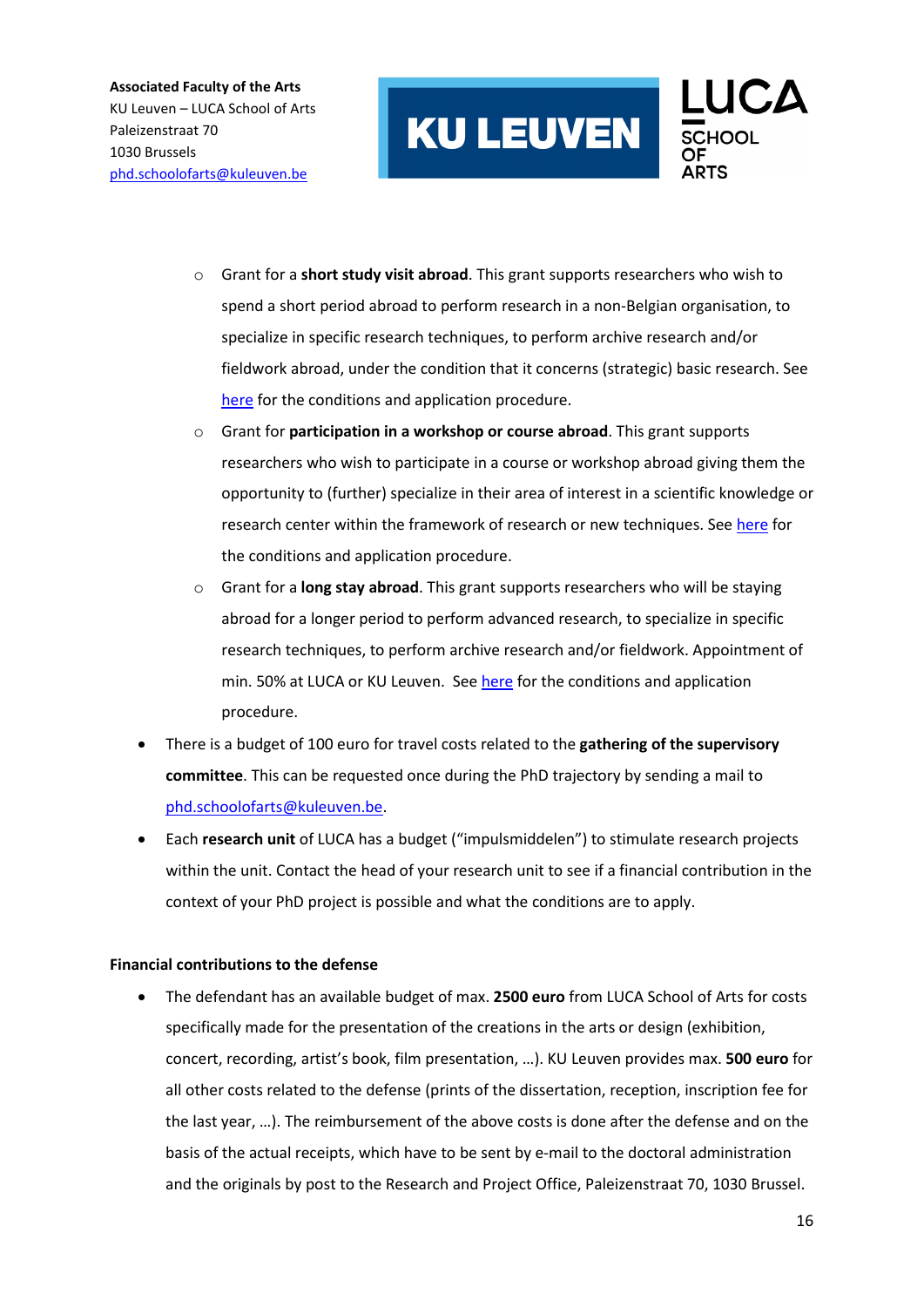

- There is budget of max. 500 euro for **fees for jury members** without an employment at a higher education institution or with an employment less than 50% at a higher education institution. The maximum fee per jury member is 250 euro. There is no fee for jury members who are employed at LUCA School of Arts or KU Leuven. The doctoral administration contacts the jury members concerning these fees and handles the reimbursement directly with them.
- "**Meet the Jury**". Once during the doctoral trajectory (from the start of the doctoral program to the defense) the PhD researcher or supervisor can apply for support to meet the travel and/or accommodation costs of one international member of the supervisory committee and/or examination committee. During their visit, the international expert will present a seminar or workshop with specific and demonstrable added value for doctoral students. The doctoral researcher, supervisor and/or the doctoral administration informs the research units at the other Flemish universities of this "meet the jury" initiative. The "Meet the Jury" funding at KU Leuven foresees in a budget of max. 400 euro for international experts from EER-countries and max. 600 euro for international experts from non-EER countries. Please find the details of conditions and the request form [here.](https://ghum.kuleuven.be/phd/practical_students/informationPhD) Requests need to be submitted two months before the planned activity by sending the request form to [phd.schoolofarts@kuleuven.be.](mailto:phd.schoolofarts@kuleuven.be)
- The faculty has an available budget of 400 € for the reimbursement of the **travel costs** of jury members.

#### **Roger Dillemans Excellence Award for PhD Researchers in the Arts**

The Roger Dillemans awards up to 2 prizes of 5000 euro yearly to PhD researchers in the Arts. Applications are open to PhD students who have been admitted to the Doctoral Program in the Arts and who have successfully submitted their first progress report. The deadline for applications is usually in April/May. The conditions, the regulations, the composition of the selection committee and the application form can be found [here.](https://www.kuleuven.be/mecenaat/goede-doelen/beurzen/dillemans/kandidaturen-kunsten)

#### **PhD Fellowship fundamental research (FWO)**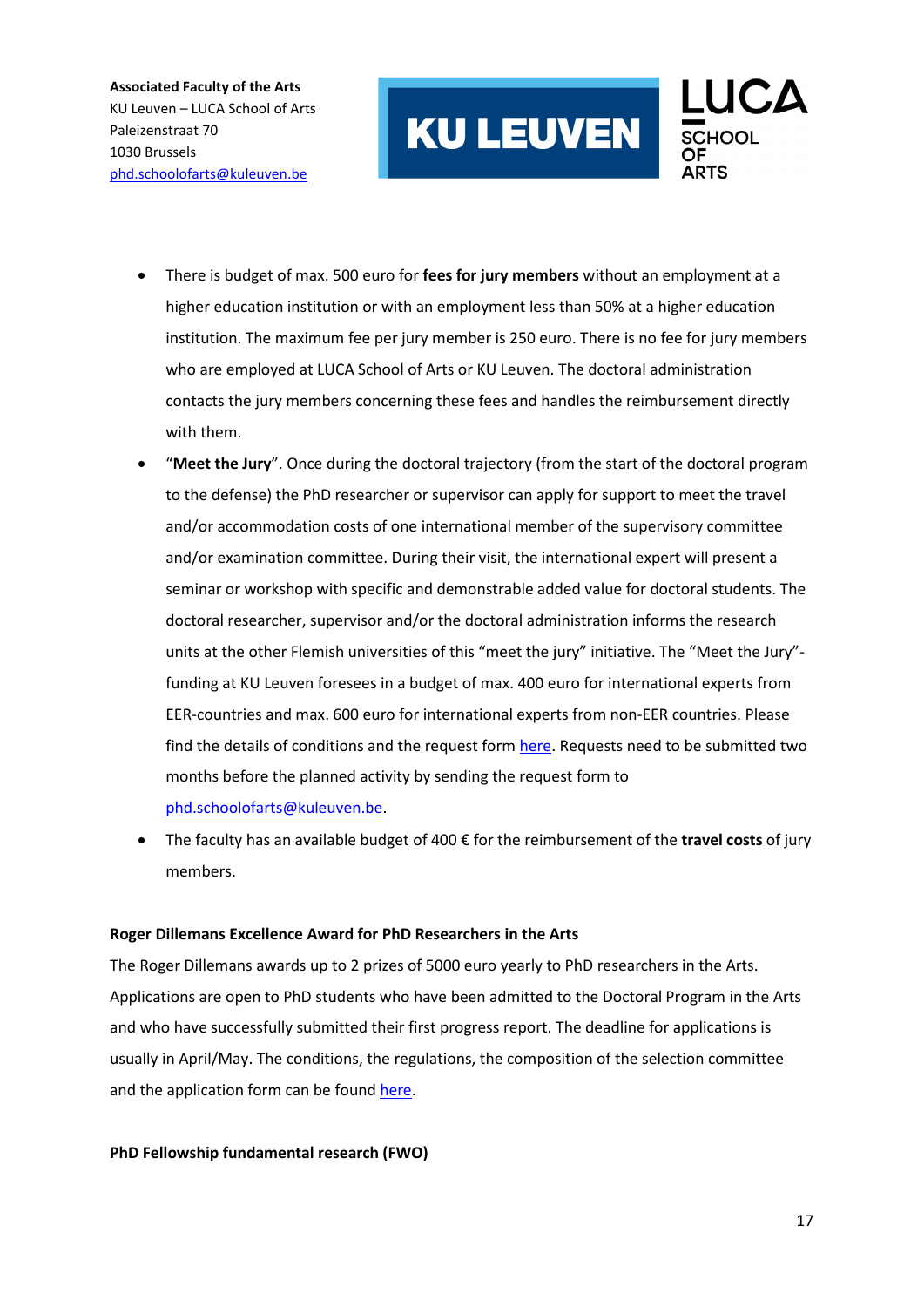

Full-time funded doctoral fellowships of 4 (2+2) years, for both fundamental research and strategic basic research. The supervisor must have an appointment at KU Leuven (ZAP); the co-supervisor is a researcher with a doctorate. Mor[e info.](file://luna.kuleuven.be/shares/CRD-Project_Onderzoek-33/Doctoraat%20in%20de%20Kunsten/CDidK/PROCEDURE/Handleidingen%20doctoraat%20in%20de%20kunsten/20211014_Manual%20for%20PhD%20researchers%20and%20supervisors%20in%20the%20Arts.docx)

#### **Baekeland mandate (VLAIO)**

With this personal funding you carry out (post-)doctoral research with an economic purpose in collaboration with a company. The company submits the application, in collaboration with a university. More [info.](https://www.vlaio.be/nl/subsidies-financiering/baekeland-mandaten/baekeland-mandates)

#### **Applied PhD (Innoviris)**

Personal funding from the Brussels Region for a "professional doctorate". While conducting the PhD, the researcher must spend at least 50% of his time working for the partner company or public authority. Mor[e info.](https://innoviris.brussels/applied-phd)

#### **PhD Scholarship for Researchers from the South (KU Leuven Internal Funds)**

4 year PhD scholarship for a candidate from a developing country who wishes to obtain a doctorate at KU Leuven ("developing country" refers to a country on the [OECD DAC-list](http://www.oecd.org/dac/financing-sustainable-development/development-finance-standards/DAC_List_ODA_Recipients2018to2020_flows_En.pdf) from the categories "Least Developed Countries", "Low Income Countries" of "Low Middle Income Countries"). The project must address a topic that is relevant for sustainable development. More [info.](https://www.kuleuven.be/onderzoek/gedocumenteerd/index_en.html#details/ecec501c82f32465f38b0a24df778f798a0fbddd)

#### **Yearly call for PhD scholarships in the Arts**

Each year – if it is budgetary possible – the Research Council of LUCA School of Arts offers one or more four-year scholarships to pursue a PhD in the Arts at KU Leuven. The research council is looking for outstanding PhD projects with a clear relevance for one or more research objectives of LUCA. The call can be general or thematic, focusing on specific research objectives. The call for proposal is usually launched in March/April with a deadline in May/June. The selected candidates start on October 1. The call is sent to all PhD students and supervisors and announced on the [website](https://www.luca-arts.be/en/doctorate-in-the-arts) and in the newsletter.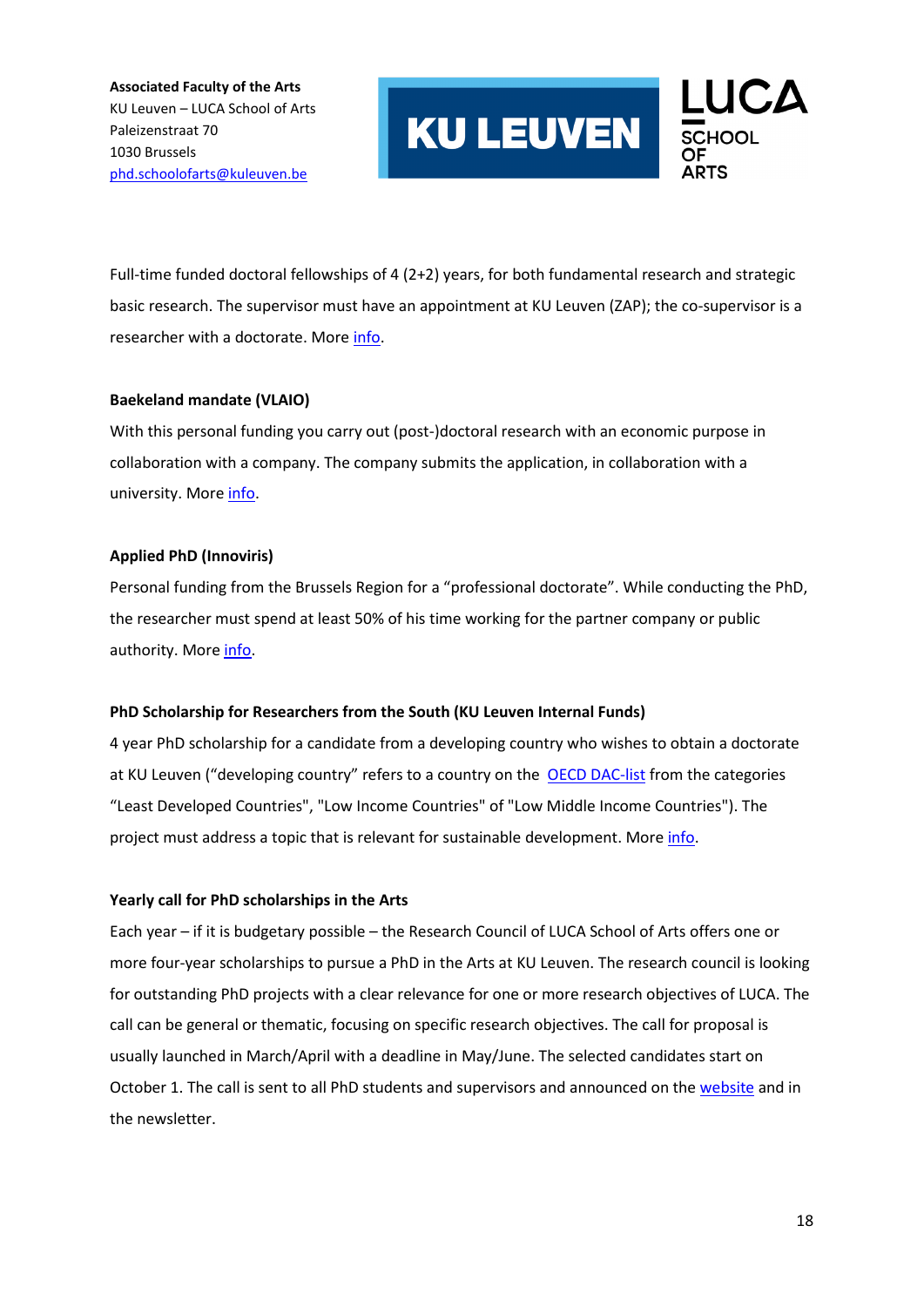

#### **Job offerings at LUCA or KU Leuven**

Vacancies for research and teaching assistant positions at LUCA School of Arts or for PhD Scholarships in the Arts at KU Leuven are listed on the *jobsite* of LUCA School of Arts. Check the job offerings website regularly.

Make sure to visit KU Leuven'[s Gedocumenteerd](https://www.kuleuven.be/onderzoek/gedocumenteerd) as well, as different kinds of financing options are listed here. In the menu on the left you can filter by statute and domain.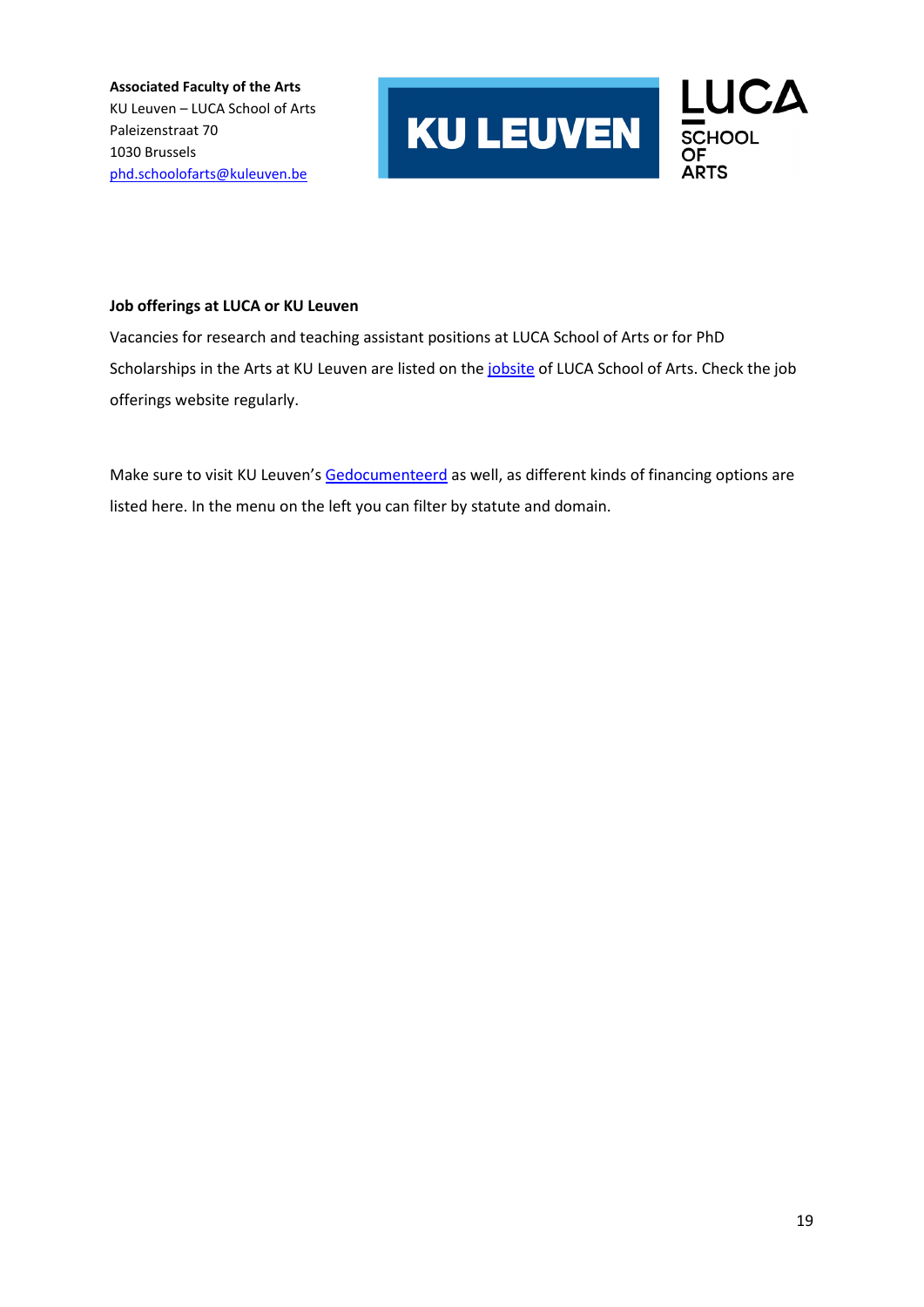KU Leuven / LUCA School of Arts Geassocieerde Faculteit Kunsten



# **TITEL VAN HET DOCTORAAT**

ONDERTITEL VAN HET DOCTORAAT

Jan JANSENS

Promotor: Prof. A. Xyz Proefschrift voorgedragen tot het behalen van de graad van Doctor in de Kunsten

[maand jaar]